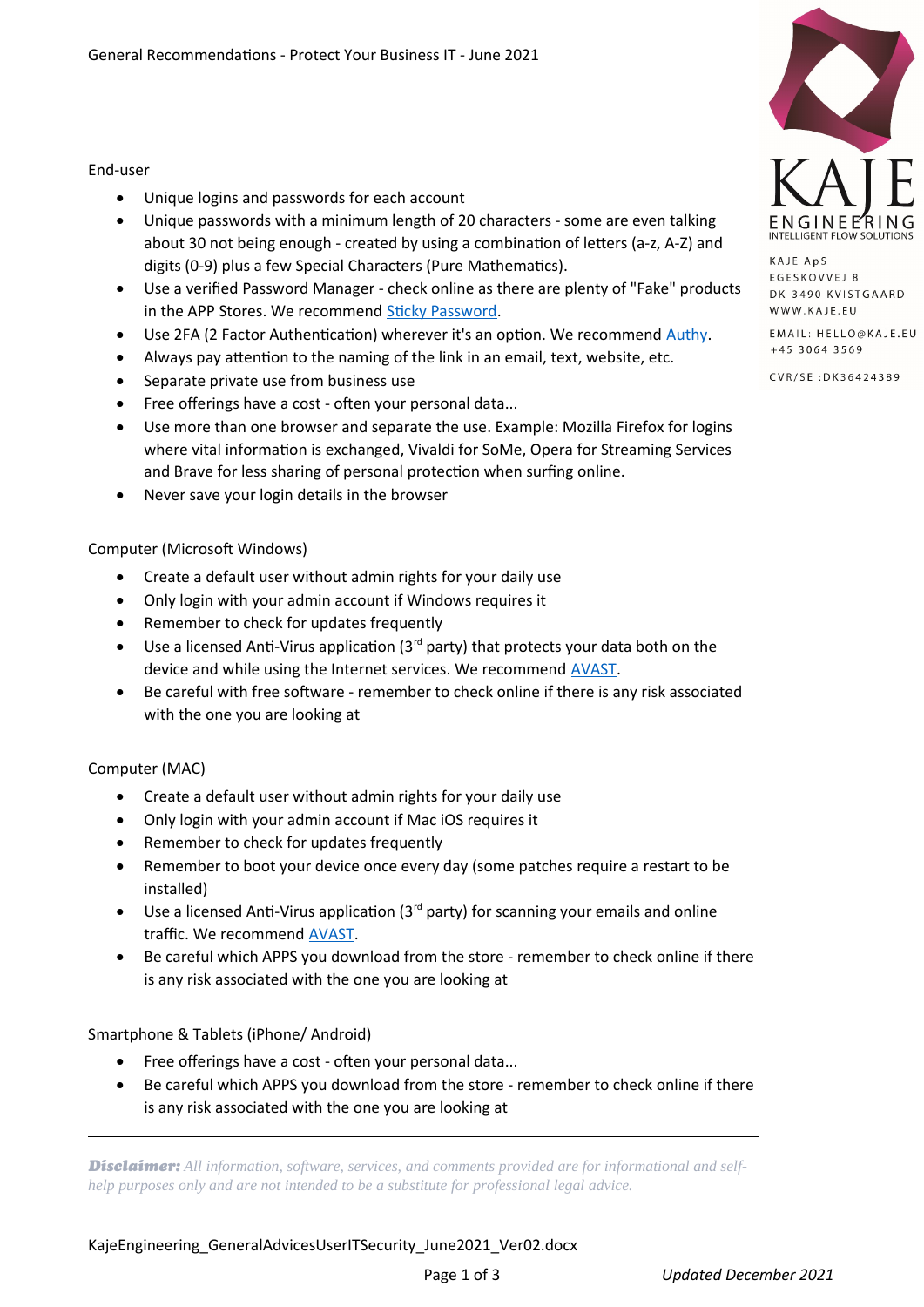- $\bullet$  Use a licensed Anti-Virus application (3<sup>rd</sup> party) for scanning your device, applications and online traffic. We recommend **[AVAST](https://kaje.eu/avast-business)** - however they only have a consumer version for this kind of devices
- Secure you phone with a remote "tracking & kill switch feature"

### Your data

- Your data is stored using technology that can fail either due to lack of connectivity, being hacked or hardware failure, so the old rule: "store your data at three different medias" continues to be worth following
- Recommend you to do a monthly "file copy" of your data to an external USB drive, that you put a side in a safe place
- Protect your online share with a strong unique password

### NAS Drives/ USB Drives

- Easy to install some includes Backup features/ application
- Be aware of that some NAS drives connects automatically to the Internet without any option to block for this opening
- Your data is stored using technology that can fail either due to lack of connectivity, being hacked or hardware failure

#### Documentation

- Remember that data online might not be available when you need them
- Always keep track of the services you use for your business data, i.e. create a simple document that you easily can maintain
- Download and print the agreements related to the services used
- Remember that local regulations related to accounting might be different from the local & global regulations covering requirements related to Data Protection

#### Cloud Share Services

 $\overline{a}$ 

- Be aware of which data you store as some might have to be GDPR compliant (or similar related to Data Protection & Privacy Regulations)
- Shared responsibility means that your vendor secures the backend, but you are in control of who has access to your data
- Requires connectivity in order to work as intended when it comes to speed
	- o a poor connection will influence the synchronization between your device and the service being used
	- o an attack to the infrastructure might disconnect you from the service

*Disclaimer: All information, software, services, and comments provided are for informational and selfhelp purposes only and are not intended to be a substitute for professional legal advice.*



KAJE ApS **EGESKOVVEJ 8** DK-3490 KVISTGAARD WWW.KAJE.EU

EMAIL: HELLO@KAJE.EU +45 3064 3569

CVR/SE: DK36424389